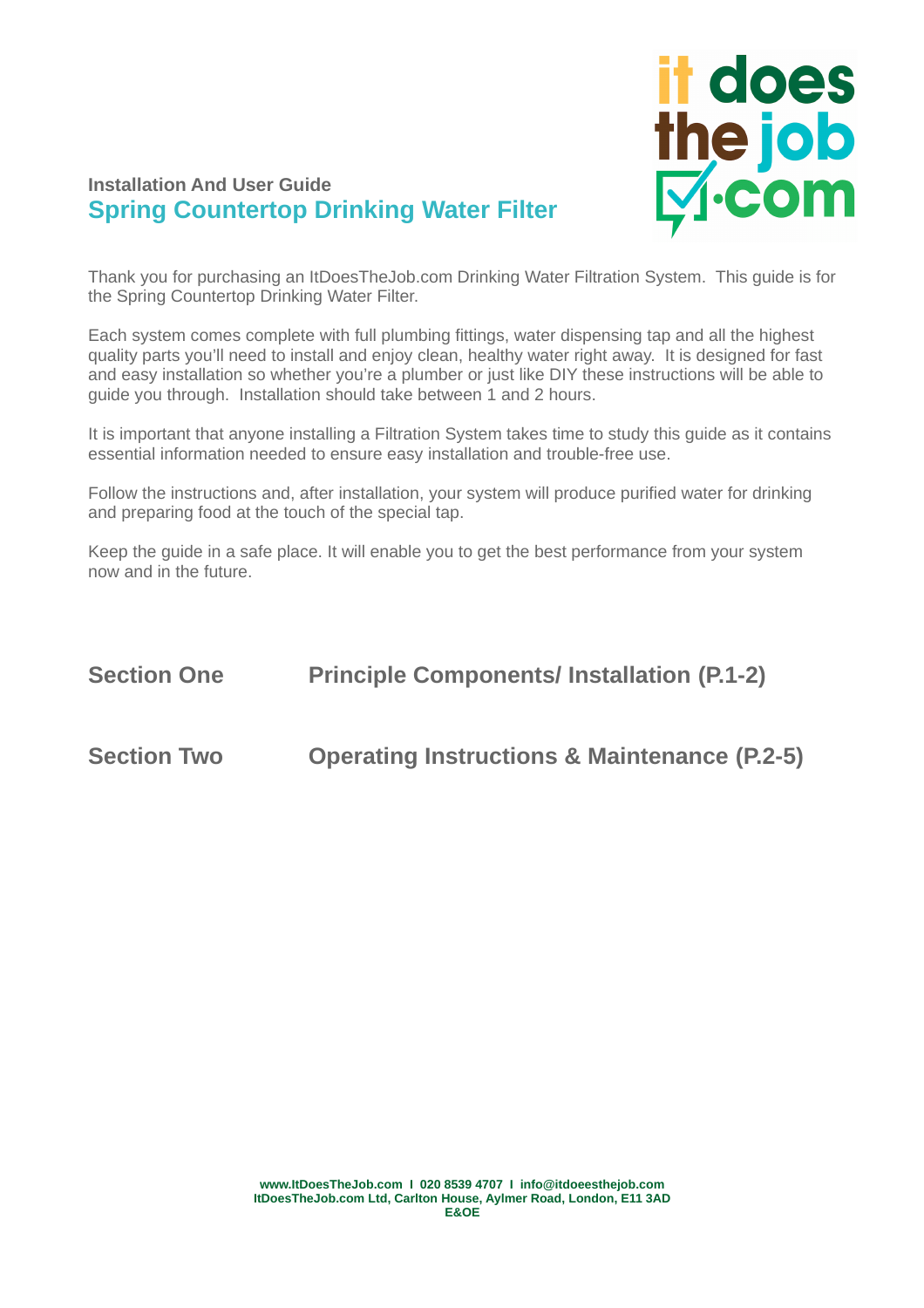# 1. **Section One Principle Components/ Installation**



# **1. Selecting A Position For The Filter**

The filter unit is designed to be free standing on a sink unit or adjacent worktop.

# **2. Connecting The Pipe-Work & Fittings**

a) Screw the diverter valve (4) to the cold tap or mixer tap if a male thread is visible. If not, an adapter will be required to convert the relevant threads.

b) This system is pre-assembled, If you need to make any amendment.

i) Connect the tube (6) to the housing head (3) ensuring that the tube (6) & elbow barb (7) is in place.

ii) Push the tube onto the fitting to ensure a tight seal.

iii) If the supplied tube (6) is regarded as too long, simply remove the tube (6) from the elbow barb (7) cut to the desired length, refit onto the elbow barb (7) and screw back into the inlet housing head (3).

iv) Screw the elbow spout (8) into the outlet of housing head (3), and only hand tighten.

v) Push the spout (5) into the spout elbow (8) the seal is formed by the two rubber "O" rings on the spout (5).

vi) Ensure that the arrow flow direction of the inlet and outlet is correct.

**Caution:** The wrong direction of water flow will damage the cartridge.

# **3. Fitting The Cartridge Candle**

a) Unscrew the housing sump (1) from the housing head (3).

b) Remove the cartridge (10) from its protective sleeve.

PLEASE ENSURE THAT YOUR HANDS ARE CLEAN while handling the cartridge (10).

c) Place the candle sealing washer (9) onto the threaded nipple of the cartridge (10) and screw into the head (3) until washer resistance is felt. DO NOT OVER- TIGHTEN.

d) Check that the MP housing seal (2) is in place. Moisten the seal (2) and then place it inside the housing head (3) and screw the housing sump (1) into the head (3) HAND TIGHTEN ONLY.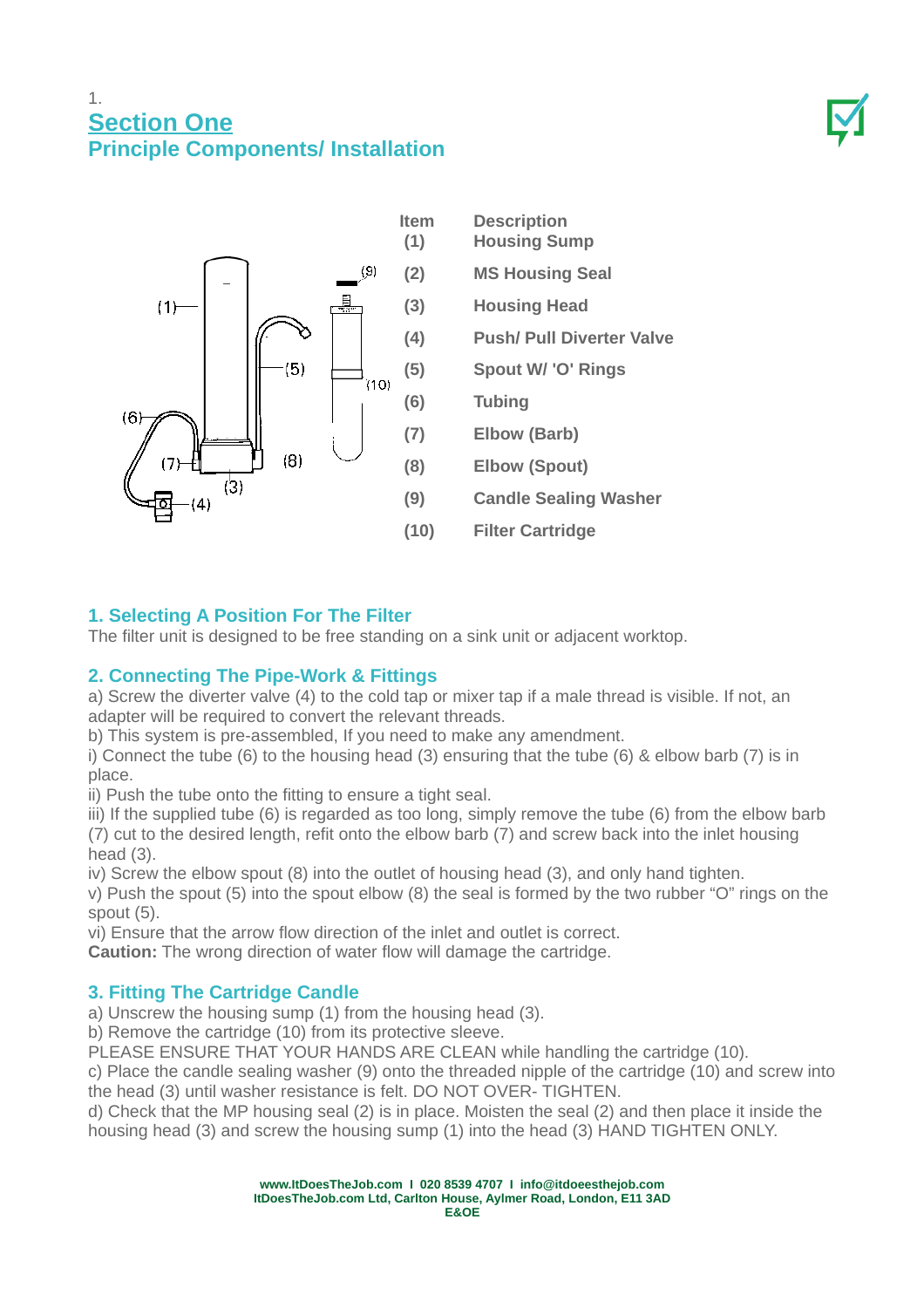

## **4. Conditioning The Filter**

The filter unit should now be ready for first filling with water.

a) Turn on the cold tap partially then pull the pin on the diverter valve (4) outwards to allow water to fill up the unit slowly for the first time.

b) It will take time for water to appear through the spout (5) at continuous flow of water emerges; run the whole system for 5 to 10 minutes until the water tastes good. For a few seconds you may observe a black water condition, this is perfectly normal - ignore it - and continue to flush until the water runs clear.

NOTE. It is recommended to run the water to waste for a minimum of 5 minutes to 10 minutes. The filter is now ready for general use.

Check very carefully the entire installation for leaks.

# **Section Two Operating Instructions & Maintenance**

#### **1. Routine Use**

a) Turn on the cold water tap.

b) Pull out the pin on the diverter valve (4) to let water divert to the filter system. Run the water for a few seconds before use. For the very optimum performance the water flow rate should be kept at around 1.5 to 2 litres per minute (about 20 seconds to fill a half litre bottle). The flow may be regulated by adjusting the flow on the cold tap.

c) Under normal conditions, after 4000 litres (over 800 gallons) of water have passed through your Fresh Water Filter cartridge (10) or six months has passed, whichever is the sooner. It is advisable to fit a new cartridge unit to preserve optimum performance.

#### **2. Servicing The Filter**

Cleaning, removal and replacement of the cartridge.

a) Leave the cold tap turned off, hold the filter unit upside-down over the sink unit.

b) Unscrew the housing sump (1) from the housing head (3) which will be full of water.

c) The cartridge (10) can now be unscrewed from the housing head (3) and cleaned in accordance with manufacturers instructions, or replaced as Section Three.

d) After the cartridge (10) has been re-installed, recondition the filter as described in Section Two, 3. IT IS IMPORTANT to wash your hands thoroughly before and after servicing the filter.

NOTE. During use, unwanted particulate material will collect on the outside surface of the ceramic membrane and this will reduce the water flow rate. If the tap is fully turned on and the flow rate becomes unacceptably low, this normally indicates that the ceramic will need re- cleaning (see Section Three, 2). Since the ceramic is re-cleanable it may be used over and over again. When, after cleaning, the flow is still not acceptable you should replace your cartridge. The frequency of cleaning will depend on how much water you use and the dirt and particles in the water. Please note that the latter can vary considerably from day to day during the year and may also depend on the condition of the pipes in your home.

Whenever a cartridge is cleaned or replaced or the filter housing opened for inspection, please check carefully to ensure that there are no leaks. From time to time, should the MP housing seal (2) become brittle, or break, or cause a leak it will need replacing.

Moisten MP housing seal (2) by wiping with white petroleum jelly (Vaseline) to help lubrication.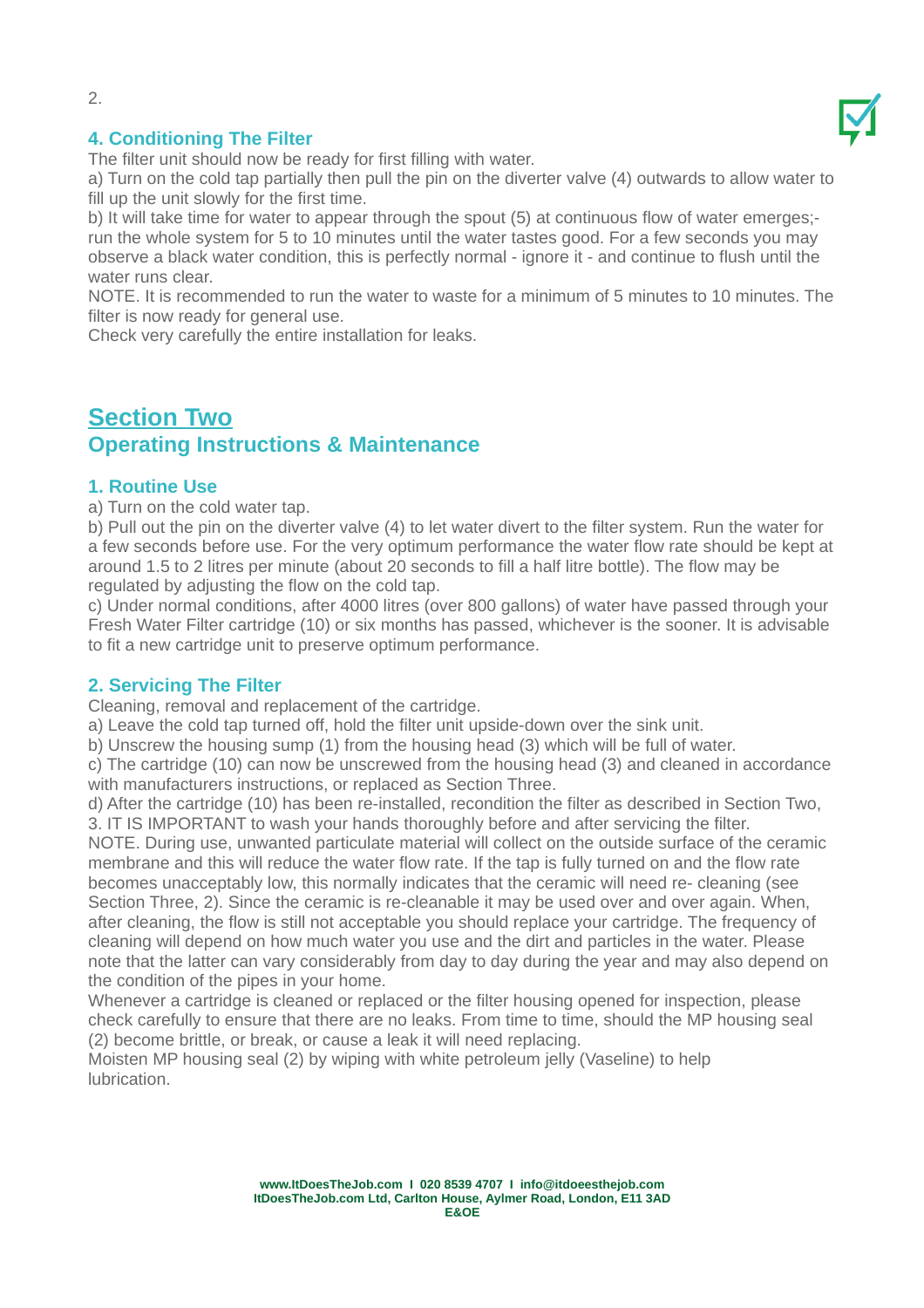



# **3. Cleaning The Cartridge (Ceramic Only)**

a) Unscrew the housing sump (1) from the housing head (3) leaving the cold tap (and hot tap if mixer tap apply) off.

b) Carefully remove the cartridge (10).

c) Holding the plastic section of the cartridge (10) firmly in one hand, turn on the main cold water tap and place the ceramic part of the cartridge under the water flow. Gently brush the ceramic with a stiff brush to reveal a clean surface.

d) Warning: Never use detergents or anything other than water for cleaning. Never twist or knock the ceramic as it is brittle and will crack if abused.

e) NOTE that the plastic portion of Pearl cartridge is not re-cleanable. It is only important to keep the surface of the cartridge clean.

f) Follow the procedure set out in Section Two, 4. Note: White water. When a fresh ceramic cartridge is installed or after cleaning, the water may appear "white"for a short while. This is due to micro-bubbles of air from the ceramic. They are quite harmless and you will see that it clears on standing in the glass with white background. (See also Section Four, 6.)

## **4. Cartridge Replacement**

a) Unwrap the replacement cartridge and install in accordance with the instructions given in section 2, 4.

b) It is quite safe to dispose of the used cartridges by wrapping in paper and placing in a waste bin.

# **General information**

## **1. Useful Tips**

With just the minimum of maintenance and attention your FRESH WATER FILTER high quality water purification system will give you many years of excellent service. The following tips may be useful:

a) NEVER install the filter where the water can freeze, as this will break the ceramic and may damage the seals.

b) Install the filter on the COLD water supply only, never use the hot water supply.

c) Always use white petroleum jelly (Vaseline) on the housing seal (2) to help lubricate them and enable the housing to be opened more easily.

d) Read this user guide carefully and keep it - in a safe place.

e) For optimum performance clean and replace the filters regularly in accordance with the instructions, Section Three, 2, NOTE & 3.

## **2. Fault Finding**

If you have any difficulty in installing the filter on maintaining the filter you may find the following useful:

## **3. No Water**

a) Check that the main stopcock is open and that the mains water is still on.

b) Check that the cold water tap is turn on and pull the pin outward on the diverter valve (4).

c) Check that all the pipes are connected correctly, especial the water flow direction.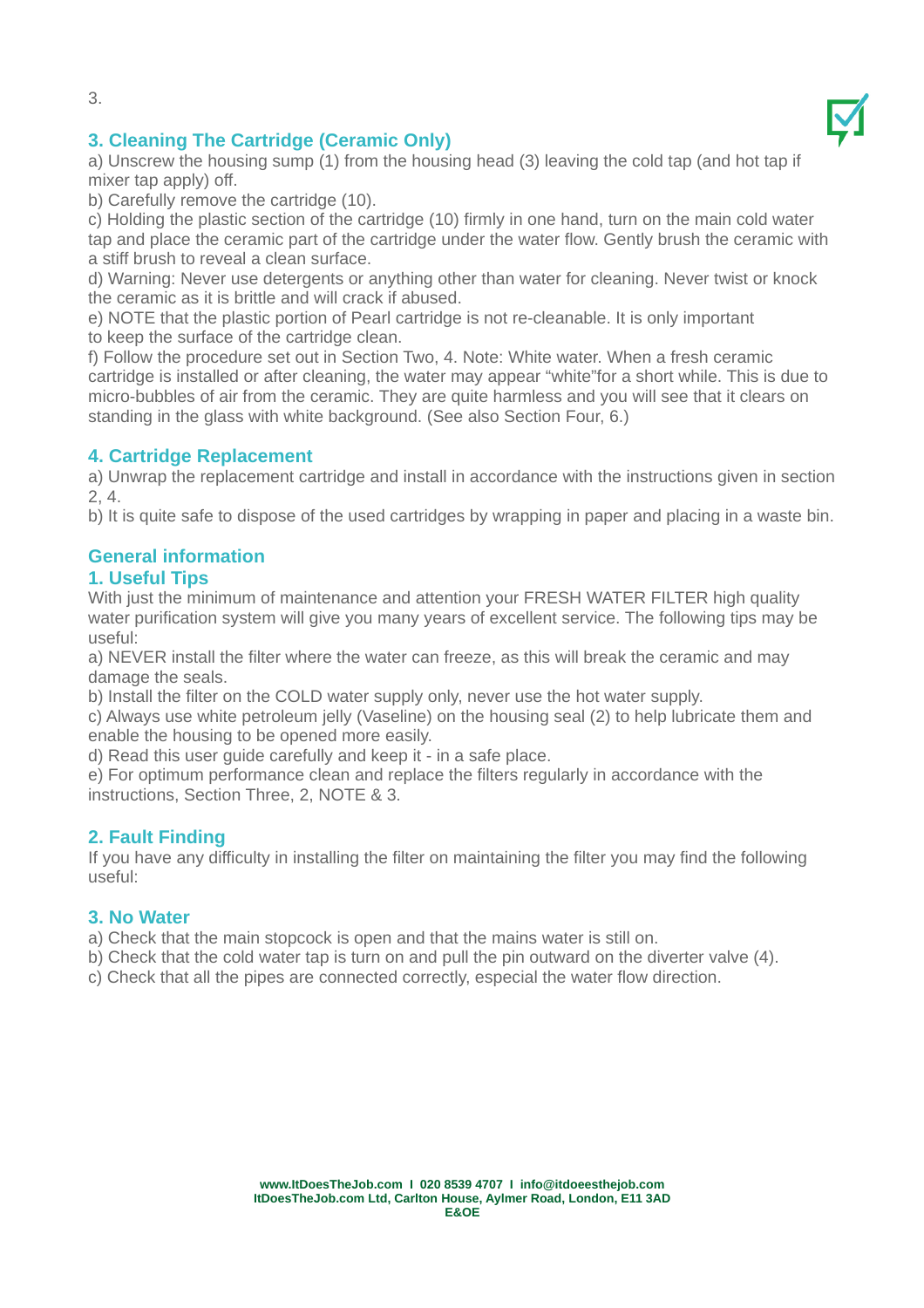

#### **4. Low Water Flow**

a) Check that you have removed all the wrapping from a new filter cartridge.

b) Low water pressure. During periods of high water demand especially when most gardens hose are in use, the pressure may fall and so will the water flow from the filter. Running a bath, shower or appliance connected to same line on which your FRESH WATER FILTER system is connected may starve the unit of water.

c) During use, low water flow may be an indication that the filter is becoming blocked as it collects the unwanted debris and pollutants from the water. (See cleaning instructions, Section Two, 3.) d) The filter system needs a minimum pressure of 1.4 Bar (approximately 20 psi) to work. As a general rule, the higher the pressure generally the greater the water flow will be. If the pressure is inadequate a pump may be needed, and for this you should contact the manufacturer or a plumber. e) If the flow does not return to its former level immediately after cleaning the ceramic cartridge will need replacement.

#### **5. High Water Flow**

If the water flow has excessive force, this will lead not only to splashing at the tap but also lower performance from the filter. Reduce the flow rate to the minimum acceptable by adjust the cold tap. For optimum performance we suggest a flow rate of 1.5 to 2 litres per minute or less.

#### **6. Water Apperance**

a) WHITE water. When a fresh ceramic cartridge is installed or after cleaning, the water may appear milky or white for a while. It is quite harmless and will soon clear. White water is due to micro-bubbles of air. On standing, the water will become clear as the bubbles move upwards. Water in some areas of the country of more prone to this than others.

b) BLACK water. On setting up your system after cleaning or if it is disturbed for any reason, very fine black particles may occur in the water. Again this is quite normal and the particles are harmless carbon. Flushing the system for a few minutes by turning the tap on and off rapidly several times will help to clear this.

c) COLOURED water (often RED). Water in some areas may be high in dissolved iron and this can pass through the filter. When the water is left to stand, dissolved iron gives a red or brown colour as the iron oxidises (rusts). In very severe cases you should contact the manufacturer for specialist advice. Ordinary rust particles in the water will be removed by the system.

#### **7. Waste Water**

a) To the palates of most people, filtered and treated water tastes so much better than unfiltered water. There are also some people who cannot detect any change. Others find that the treated water tastes "different", but they will soon become accustomed to the taste of the purer water. b) A major factor affecting taste may be the natural composition in a particular area. There can be considerable local differences in the mineral content of the water for example. The

'natural' taste of an area's water is often masked by the presence of chlorine used in the treatment process. If the chlorine tasteconsistently reappears, the cartridge should be replaced.

c) If after prolonged standing or during infrequent use any strong objectionable taste occurs, flush the system by running water for 5 minutes and if the taste persists carry out the sanitising process (see Section Four, 9).